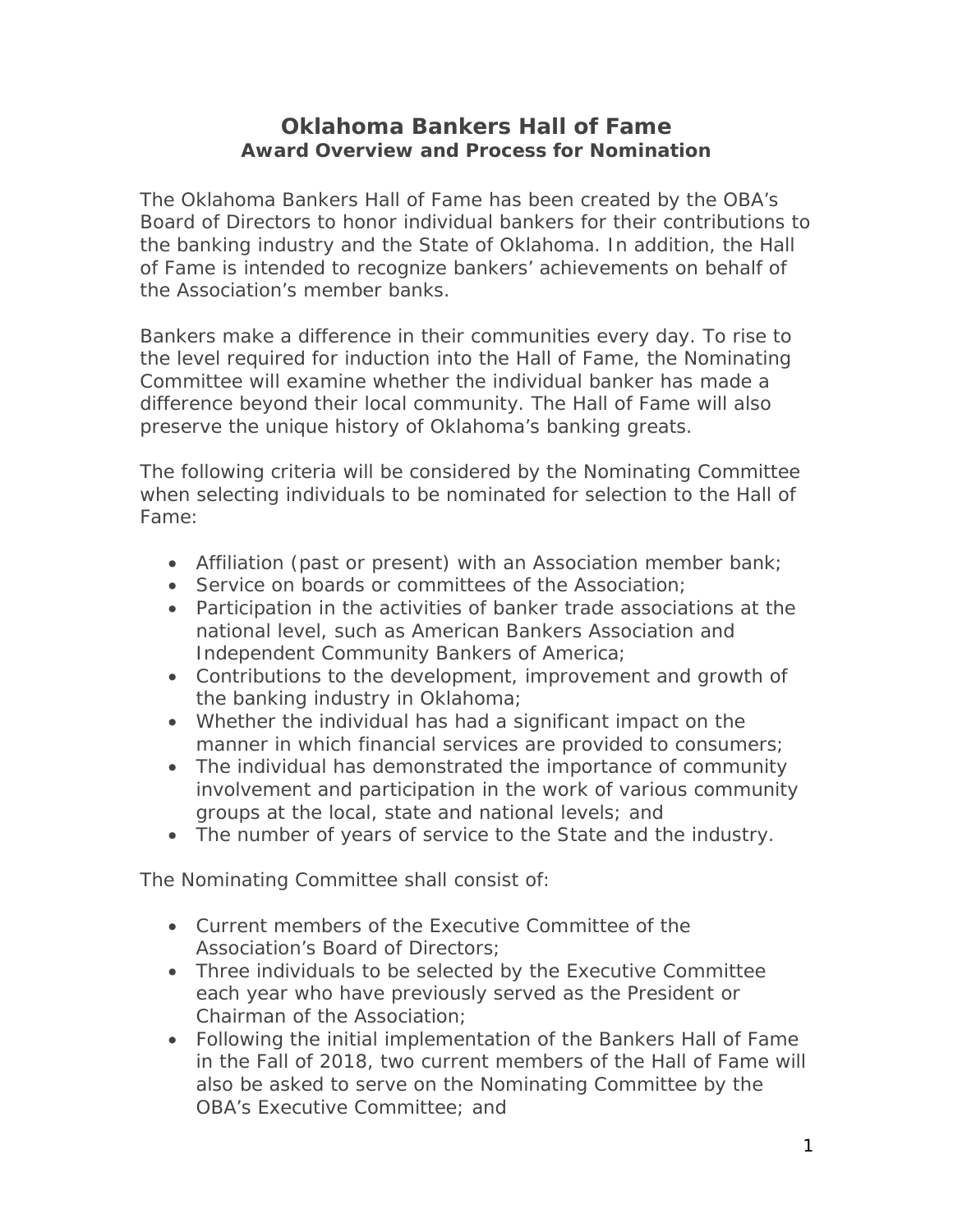• The President & CEO of the Association who shall be a nonvoting member of the committee.

Nominations for induction into the Oklahoma Bankers Hall of Fame may be made by any bank employee of an OBA-member bank. There is no limit on the number of nominees that can be presented to the Nominating Committee in any given year. Nominees may be either living or deceased.

## **The Process**:

- Nomination forms are available on the Association's website and can also be obtained by calling the Association (405/424-5252) or emailing [info@oba.com;](mailto:info@oba.com)
- Nominations will be accepted at any time, provided that the nomination for induction at a November ceremony planned in any one year has been received by May 31 of that same year;
- Nominations received after May 31 of any year will be included for consideration for the following year; and
- Individuals who are included on a ballot but not selected will automatically be carried over for consideration by the Nominating Committee in subsequent years.

## *Note:*

*◊For the Inaugural Year of 2018, the deadline for nominations will be extended to June 30. ◊Application materials will be available at the 2018 Annual Convention. ◊In addition, the selection of individuals to be inducted will be made by* 

*his or her peers and other industry leaders.* 

- The Nominating Committee will review all nominees and select a slate of nominees no later than July 15 each year;
- Ballots will be mailed to the following individuals:
	- o All OBA-member bank CEOs;
	- o All individuals who have served as either President or Chairman of the Association;
	- o All current members of the Association's Board of Directors, Committee Chairs and Emerging Leaders;
	- o The Commissioner of Oklahoma State Banking Department; and
	- o Current OU and OSU Banking Chairs.
- Each elector may put forth up to three names on his or her ballot;
- Ballots will then be returned to the Association for tallying;